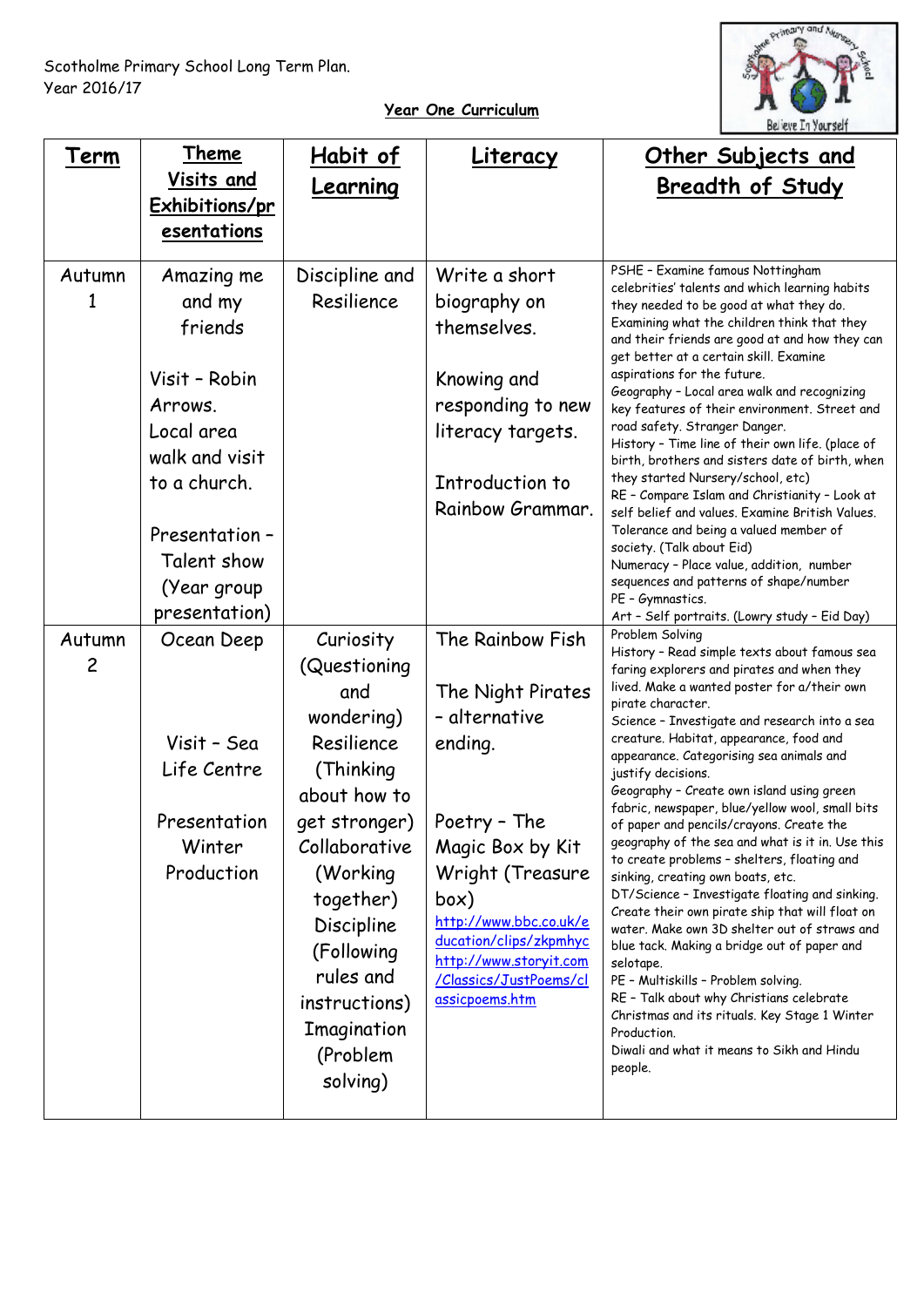

## **Year One Curriculum**

| Spring 1 | Author Study<br>Presentation<br>of own books<br>(In Parent<br>Reading Time) | Resilience<br>(Willing to<br>make a<br>sustained<br>effort)<br>Imagination<br>Collaboration<br>(working<br>together and<br>in<br>partnership)<br>Determination | Books by Julia<br>Donaldson and<br>Oliver Jeffers                                                                                                         | Literacy - Use of adjectives in a sentence,<br>rhyming and alliteration.<br>Exploring and describing main characters and<br>settings.<br>Create our own story mountains and story<br>boards.<br>Re drafting work.<br>Geography - Link settings to places around the<br>world.<br>Drama - Role play different endings to 'boring'<br>stories.<br>Art - Look at the role of an illustrator.<br>Use of pictures and clues that the reader gets<br>from them.<br>Science and Maths - Create own spaceship and<br>measure how far it can travel. Link to Oliver<br>Jeffer's books and settings.<br>PE - Multiskills - Throwing and catching                                                                                                                                                                                                                                                                                                                                   |
|----------|-----------------------------------------------------------------------------|----------------------------------------------------------------------------------------------------------------------------------------------------------------|-----------------------------------------------------------------------------------------------------------------------------------------------------------|--------------------------------------------------------------------------------------------------------------------------------------------------------------------------------------------------------------------------------------------------------------------------------------------------------------------------------------------------------------------------------------------------------------------------------------------------------------------------------------------------------------------------------------------------------------------------------------------------------------------------------------------------------------------------------------------------------------------------------------------------------------------------------------------------------------------------------------------------------------------------------------------------------------------------------------------------------------------------|
| Spring 2 | Down in the<br>garden<br>Visit -<br>Allotment                               | Curiosity<br>(Exploring and<br>investigating)<br>Resilience<br>(How do we<br>grow<br>stronger)<br>Disciplined<br>(Learning<br>from<br>experience)              | Instructions of<br>how to plant a<br>seed/bulb. Create<br>own book of<br>observations.<br>Explanation of<br>how a plant grows.<br>Description of<br>food. | Science - How to grow a plant and learn<br>about a plant's structure. Look at how<br>weather affects plants. Life cycle of a<br>plant.<br>Art/DT/Science - Imagine that they are<br>a landscape gardener. Design and plant a<br>giant plant pot in colour groups. Plant and<br>use discipline to help plants to grow.<br>Numeracy - Measuring growing plant,<br>capacity for watering, shape (flowers and<br>leaves)<br>Computing - Labelling parts of plants.<br>Geography - look at use of plants at the<br>Arboretum/forest. Decorative/attracting<br>insects. Conservation.<br>PE - Dance.<br>RE - Talk about why Christians celebrate<br>Easter and it's rituals. Link to Spring and<br>new life.<br>Art - Masumi Yamanaka (painter) Look at<br>sketching flowers and using colour mixing<br>to paint them. Water colours and powder<br>paints. Compare to still life pictures of a<br>different artist. Use crepe paper to<br>overlap to create different effects. |